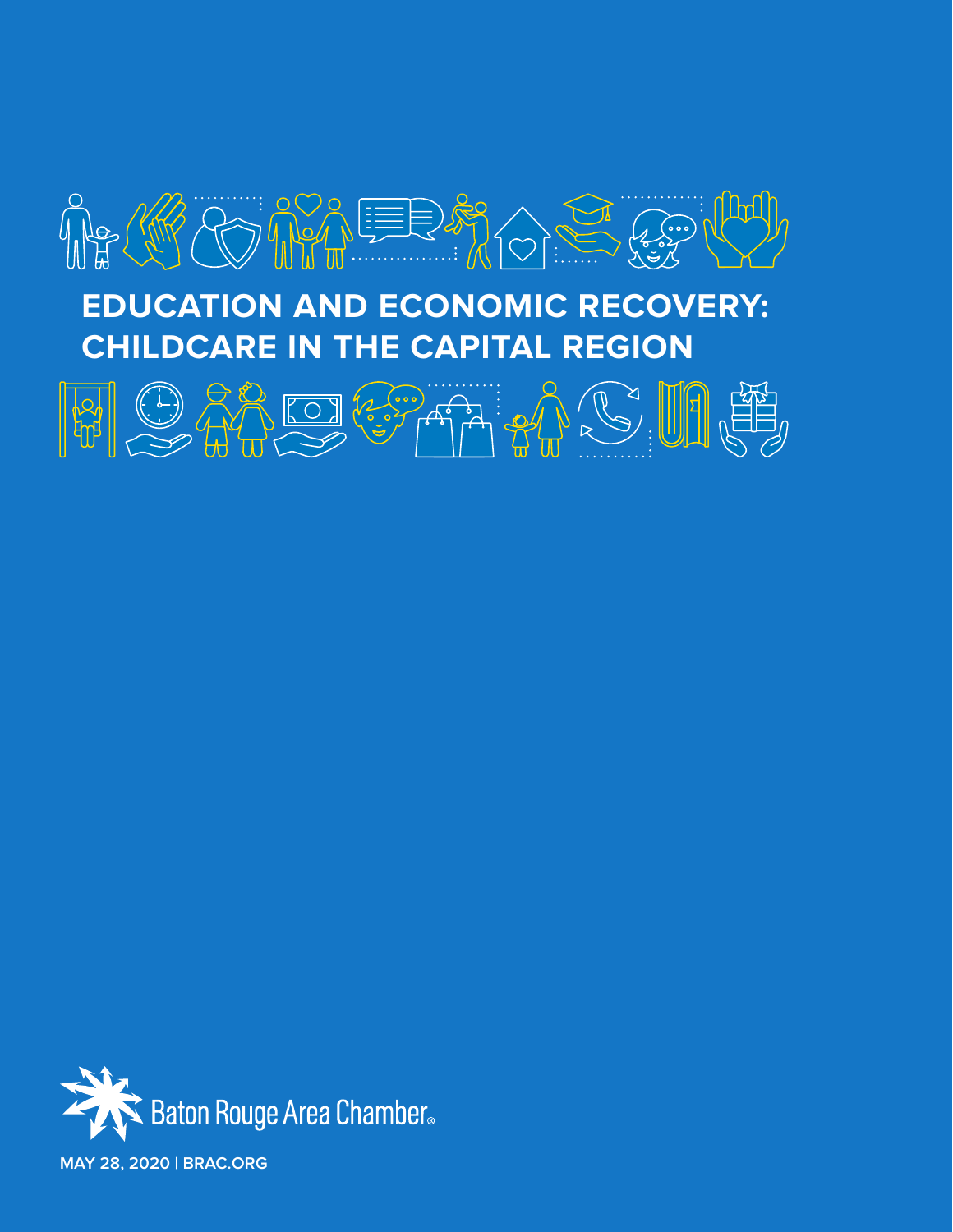## **OVERVIEW\_\_\_\_\_\_\_\_\_\_\_\_\_\_\_\_\_\_\_\_\_\_\_\_\_\_\_\_\_\_\_**

The Baton Rouge Area Chamber surveyed 325 early childcare providers in the nine-parish area it serves. Surveys were emailed out between May 15 and 20 using contact information provided by the Louisiana Department of Education. Of those, 86 responses were collected in that timeframe for a rate of 26.5%.





## **CHILDCARE FOR ESSENTIAL WORKERS\_\_\_\_\_\_\_\_**

The centers that remained open primarily served children of essential workers. There were no centers that reported not having served essential workers' children, showing that the centers that remained open did so to provide care for front line and essential workers during the height of the pandemic.



## **BRAC'S CHILDCARE PROVIDER SURVEY**

#### **REOPENING**

All but one of the 34 centers (60%) that closed during the pandemic plan to reopen, though they are unsure when.

| a katika M |           |
|------------|-----------|
|            | ===<br>T. |
|            |           |

Opening dates of centers range from May 4, 2020 to August 20, 2020.

#### **STAFFING**

Nearly 75% of centers report that they will need to hire, on average, **four new or additional staff** to address the ratio requirements and to replace staff that did not or could not return to work. According to research conducted by the Louisiana Policy Institute for Children, centers employ an average of 14 people.